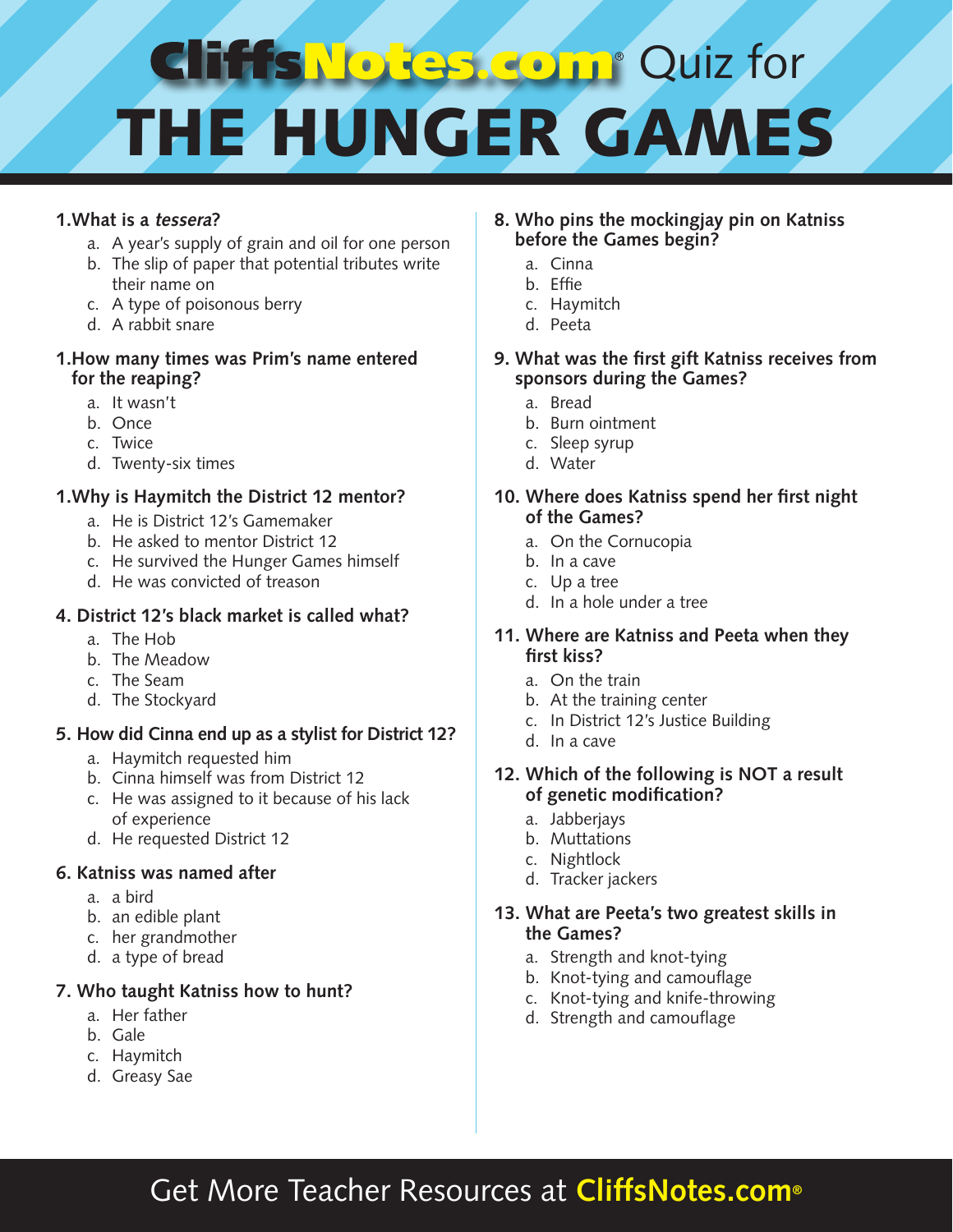# **Cliff's Notes com**® Quiz for THE HUNGER GAMES

#### **14. Which of the following did the Gamemakers NOT use to manipulate the tributes?**

- a. Changes in temperature
- b. Fire balls
- c. Muttations
- d. Nightlock

#### **15. Who were the final four tributes?**

- a. Katniss, Cato, Foxface, and Thresh
- b. Katniss, Peeta, Thresh, and Foxface
- c. Katniss, Peeta, Cato, and Foxface
- d. Katniss, Cato, Glimmer, and Peeta

#### **16. The Capital considers Katniss and Peeta attempting to eat the poisonous berries as what?**

- a. A smart strategy
- b. A rebellious act
- c. A trick to win the games
- d. A way to quell their hunger

#### **17. Throughout the game Katniss feels indebted to Peeta because**

- a. he gave her bread after her father died
- b. he volunteered to take Prim's place in the games
- c. he took care of Haymitch the first night on the train
- d. he gave her animals he hunted in the woods

## **18. How are Gale and Katniss connected?**

- a. They don't know one another
- b. They're hunting partners and friends
- c. They're cousins
- d. They're close friends

## **19. Rue reminds Katniss of whom?**

- a. Her mother
- b. Cinna
- c. Effie
- d. Her sister Prim

## **20. What is the purpose of the Hunger Games?**

- a. To raise awareness about hunger
- b. To highlight the athleticism in youth
- c. To punish the districts
- d. To keep the districts from declaring war on one another

#### **21. What is the primary industry in District 12?**

- a. Mining
- b. Fishing
- c. Agriculture
- d. Hunting

#### **22. Besides Peeta and Katniss, who is another pair of "star-crossed lovers" in literature?**

- a. Adam and Eve
- b. Romeo and Juliet
- c. Tristan and Isolde
- d. Elizabeth Bennet and Mr. Darcy

#### **23. In the districts, what are the disciplinary figures called?**

- a. Policemen
- b. Stormtroopers
- c. Peacekeepers
- d. Gamemakers

## **24. How did Katniss's father die?**

- a. On a hunting trip
- b. As a tribute in the Hunger Games
- c. In a mining accident
- d. Executed for hunting illegally

#### **25. How does Haymitch communicate with Katniss during the Games?**

- a. gifts (or lack thereof)
- b. mockingjays
- c. He doesn't communicate with her
- d. text messages

# Get More Teacher Resources at **CliffsNotes.com®**